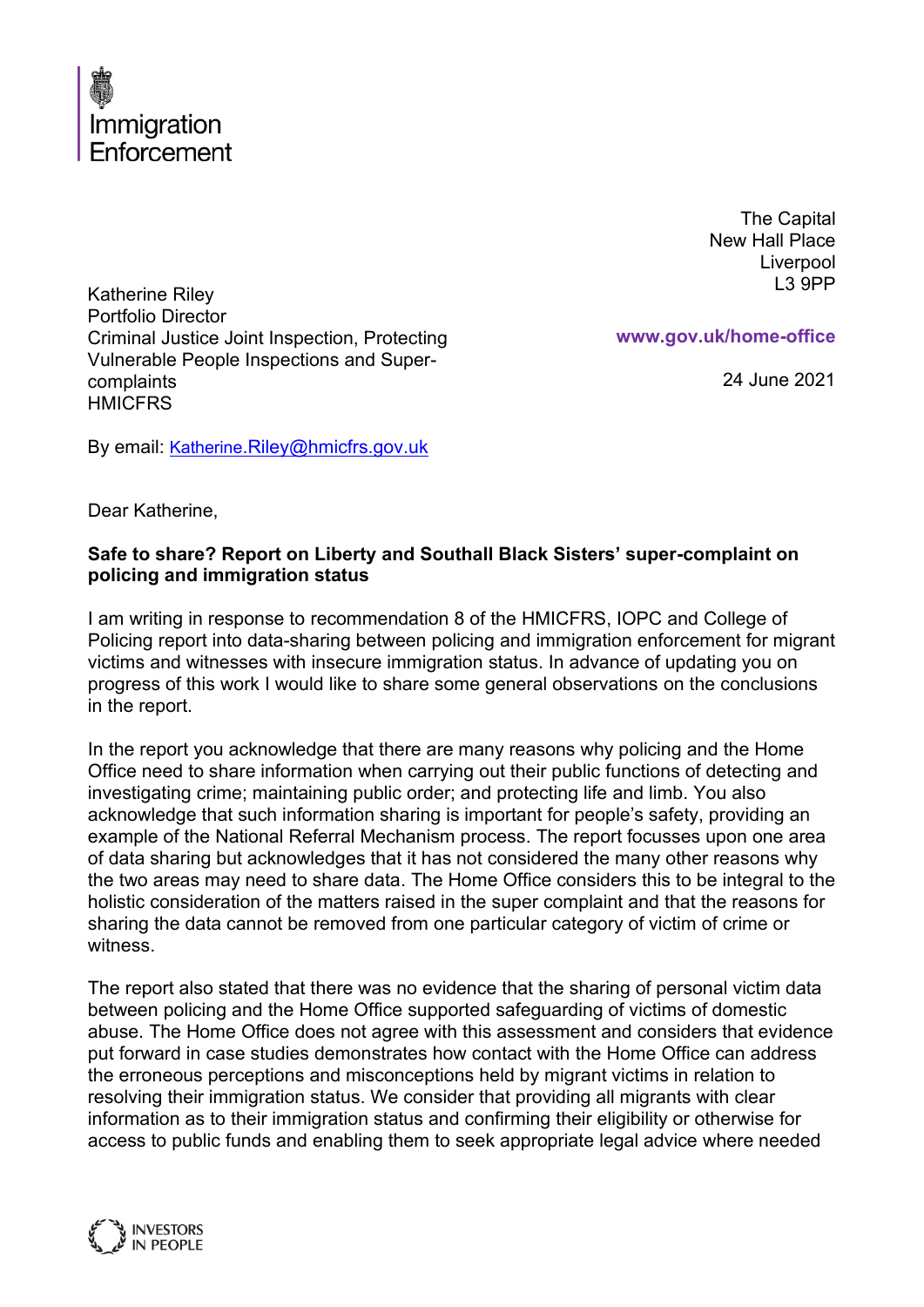is an essential part in removing a perpetrator's ability to use coercive control over victims around their immigration status.

I further note that the super complaint report 'The hidden victims: Report on Hestia's super-complaint on the police response to victims of modern slavery' published in May 2021 stated:

"*Sharing information between the police and the Home Office can be important and in the public interest. It can help the police carry out an effective investigation, identify vulnerable people and, in some instances, protect them from harm. The Home Office may have relevant information and be able to help with an investigation and/or help to protect and support victims*."

We welcome this conclusion; however, it does raise a point of consistency between the two super-complaint reports.

I now address each of the Home Office recommendations in turn:

## **Recommendation 2**

We agree with recommendation 2. The Home Office are committed to supporting migrant victims and witnesses in the reporting of crime. We have been carefully considering the existing data sharing arrangements and assessing whether it would be appropriate to implement a 'firewall' between Policing and the Home Office concerning any information shared relating to migrant victims and witnesses of crime with insecure immigration status. Workshops were held with migrant victim representatives in early May and they identified a need for further consultation and engagement to fully understand and work through proposals.

We do not consider that the six months to conclude the review to be a sufficient timescale to enable us to have the full benefit of the experience and expertise of migrant representative groups. We are, therefore, extending the review period by six months to enable us to widen and deepen engagement with victim and survivor representative groups. We will be publishing the review findings and conclusions by no later than 29 December 2021 in Parliament, and will, of course, provide you with a copy of the review.

## **Recommendation 3**

We agree with recommendation 3 in principle but do not accept the detailed requirements contained within the recommendation. The complexity of issues raised and the impact of the recommendation has not been fully considered. The wide range of requirements for the protocol to fulfill is impractical for a single document.

However, we remain committed to working with the NPCC to update the current datasharing guidance for migrant victims, strengthen the safeguarding requirements and provide accountability. This work will, by necessity, follow the outcome of our review into the firewall mechanism as referenced in recommendation 2.

## **Recommendation 7**

We agree with recommendation 7 in principle but do not accept all of the requirements contained within the recommendation. We do not agree with the recommendation to record ethnicity data as we do not have a requirement for such data. We do not use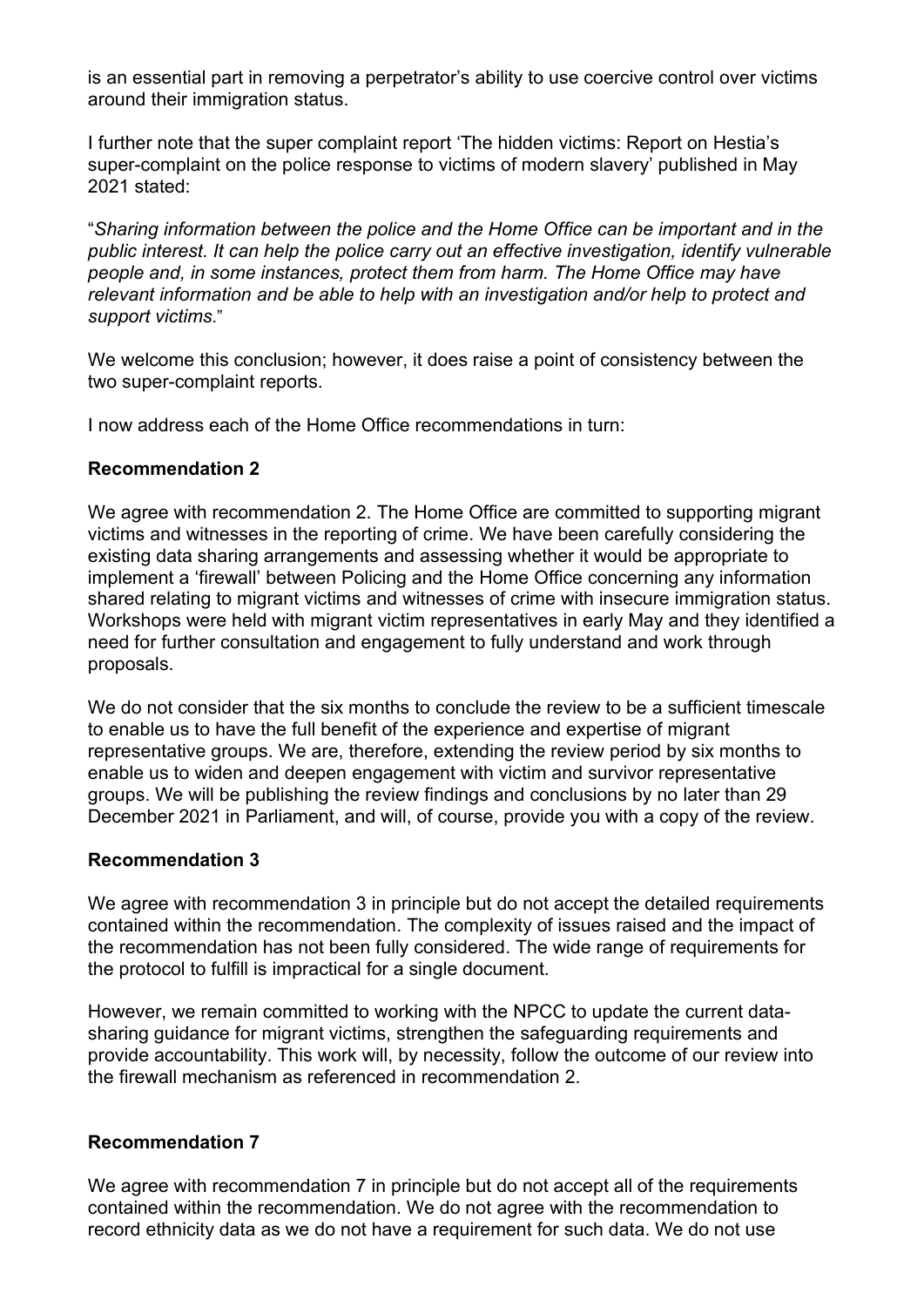ethnicity to target or prioritise cases, nor do we place different requirements on ethnic groups as any such prioritisation would not be in accordance with the Equality Act 2010.

We acknowledge that in the intention behind this recommendation to record ethnicity is to assist with identifying any unintended indirect discrimination. However, we do not consider that such data would be useful or be quantifiable as any apparent discrimination might be an incidental consequence of legal discrimination in any immigration control system. We would require a clear and quantifiable justification in law to collect such data and consider that other changes in our data collection can provide the required overview. We also consider that collecting the ethnicity data of victims and witnesses is likely to cause more distress and distrust in the belief that we are seeking to target specific ethnic groups and would not assist us in treating any victim of crime or witness as an individual or in assessing how best to safeguard them.

In the spirit of the recommendation we have already made modifications to our NCCU Enquiry Database to allow us to capture details of victims of crime by crime type at the initial point of referral. These modifications were implemented in April 2020 and have allowed us to be able to collate more meaningful data on victim referrals. We acknowledge that further modifications to our data recording will help to keep us to continually review how we receive and manage victim's data.

We are also working closely with the National Law Enforcement Data team to review what changes are possible in terms of recording markers on the current PNC / PND systems and how any such changes may be reflected on their eventual replacement systems.

### **Recommendations 4 and 5**

Although addressed to the Chief Constables as related to the reporting of crime, we consider the Home Office has a role to play in the formulation of any safe reporting pathways for migrant victims or witnesses and will work with the NPCC and other relevant stakeholders to address this through governance frameworks.

The Home Office remains committed to eradicating modern slavery, domestic abuse and protecting the vulnerable. We will continue to work with law enforcement partners and the third sector to ensure that processes for safeguarding achieve their desired aim. Our review into a firewall mechanism or alternative solutions will be concluded by the end of December 2021 and will be laid before Parliament as we committed to in the Domestic Abuse Act 2021. We will continue to work with the support sectors after conclusion of the review to continue to learn from their experiences. Data collection will continue to be revised to ensure that information held informs future policy or operational changes.

The Home Office understands the concerns raised in the super-complaint and is grateful to HMICFRS for their consideration of the issues. We will continue to work with the NPCC and other stakeholders to ensure that victims and witnesses are safeguarded and perpetrators are brought to justice.